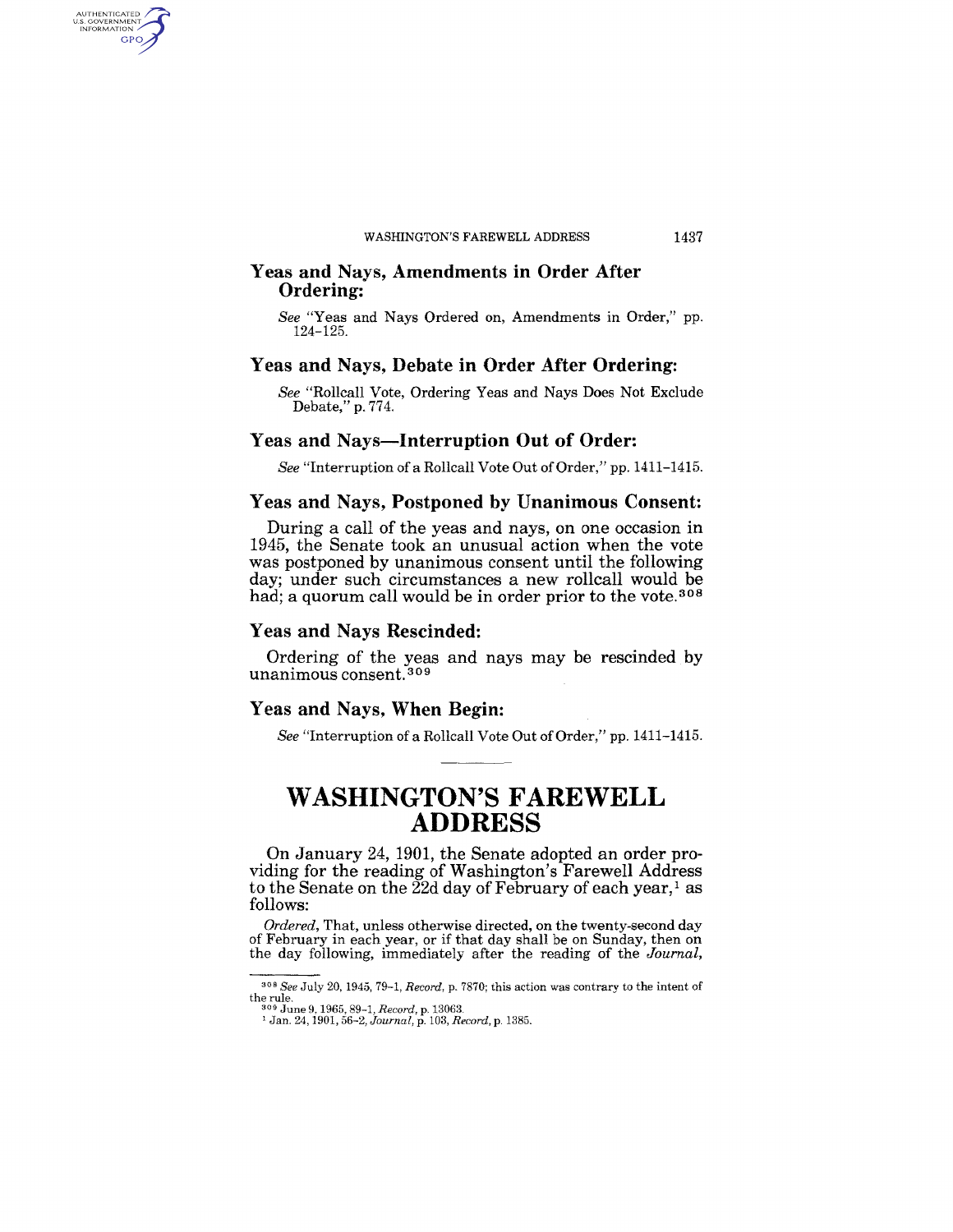#### 1438 SENATE PROCEDURE

Washington's Farewell Address shall be read to the Senate by a Senator to be designated for the purpose by the Presiding Officer; and that thereafter the Senate will proceed with its ordinary business.

The Senate having met on the calendar day of February 22, 1918, after a recess, the Vice President decided that, notwithstanding the operation of a unanimous consent agreement to vote on the legislative day of February 21 on the passage of a bill, it was in order to read Washington's Farewell Address pursuant to the order of 1901. <sup>2</sup>

The procedure usually utilized each year in naming a Senator to read the address is illustrated below.

On February 16, 1970 the President pro tempore (Mr. Russell, of Georgia) appointed Mr. Burdick, of North Dakota, to read Washington's Farewell Address, as follows:

### [Form Used To Designate Person To Read Washington's Farewell Address:]

The PRESIDENT PRO TEMPORE. On behalf of the Vice President, and pursuant to the order of the Senate of January 24, 1901, the Chair appoints the distinguished Senator from North Dakota (Mr. Burdick) to read Washington's Farewell Address on February 23,1970.

On February 1, 1974, the Vice President appointed Mr. Allen of Alabama to read the address on February 18 of that year. On Monday, February 18, prior to the reading of the address the Chair appointed the Senator from Iowa (Mr. Hughes) to read the address in lieu of the Senator from Alabama (Mr. Allen), resigned. The *Record* reads as follows: 3

The ACTING PRESIDENT PRO TEMPORE. The Chair, on behalf of the Vice President, pursuant to the order of the Senate of January 24, 1901, as modified February 1, 1974, appoints the Senator from Iowa (Mr. HUGHES) in lieu of the Senator from Alabama (Mr. ALLEN), to read Washington's Farewell Address.

Under the order of the Senate of January 24,1901, as amended, the Senator from Iowa (Mr. HUGHES), having been appointed by the Vice President, will now read Washington's Farewell Address.

## **WRITTEN MOTIONS**

*See* "Day's Notice Required," pp. 1269-1270; "Motions," pp. 934- 936; "Writing, Motion To Reconsider Reduced to," p. 1149.

<sup>2</sup>Feb. 22, 1918, 65-2, *Record,* p. 2485. 3 Feb. 18, 1974,93-2, *Record,* p. 3111.